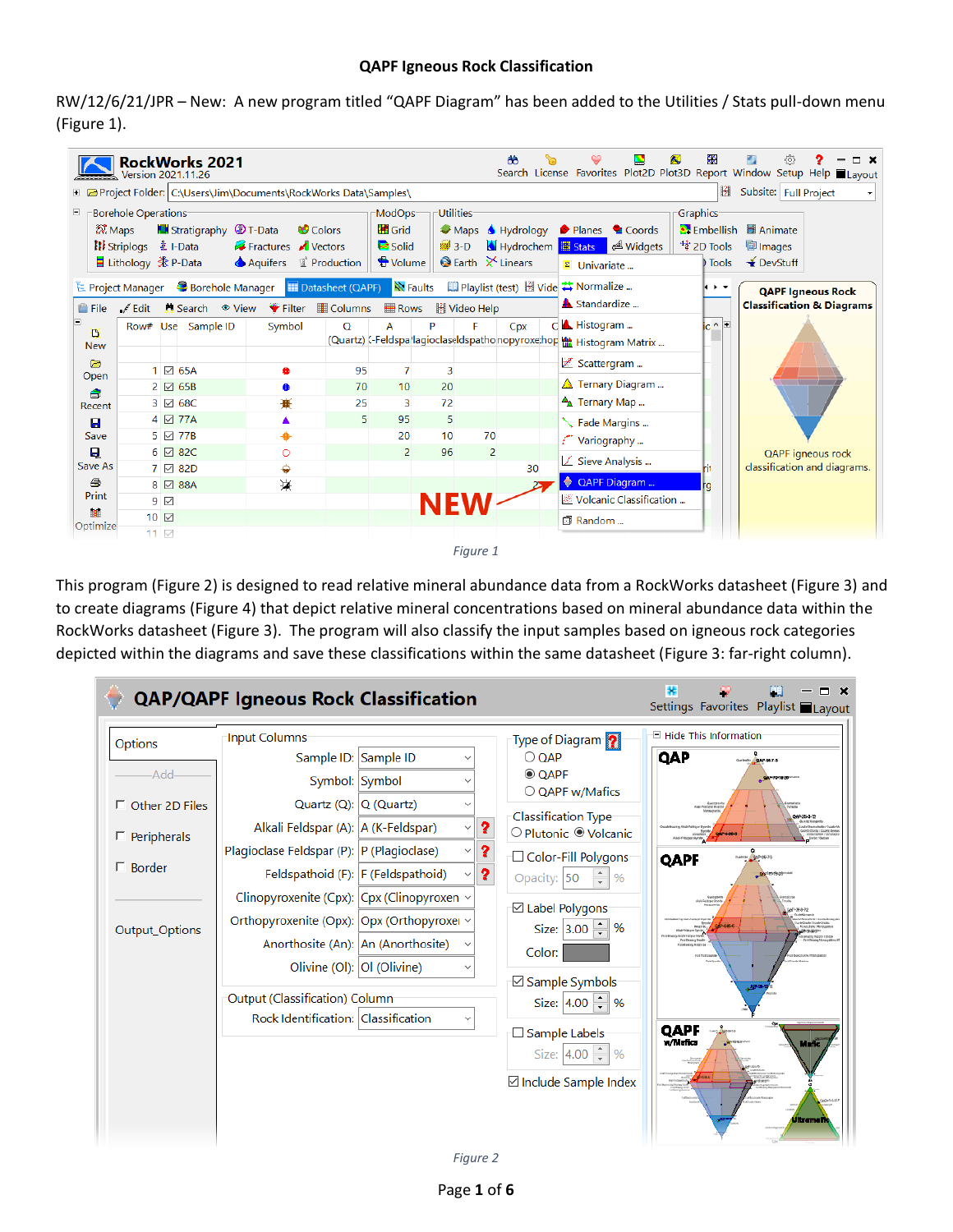| Sample ID         | Symbol  | O  | A  | P  | Е  | Cpx                                                                                              | Opx             | An           | $\overline{O}$ | Classification                |
|-------------------|---------|----|----|----|----|--------------------------------------------------------------------------------------------------|-----------------|--------------|----------------|-------------------------------|
|                   |         |    |    |    |    | (Quartz) (K-Feldspar) (Plagioclase) (Feldspathoid) (Clinopyroxene) (Orthopyroxene) (Anorthosite) |                 |              | (Olivine)      |                               |
|                   |         |    |    |    |    |                                                                                                  |                 |              |                |                               |
| QAP-95-7-3        | ⊕       | 95 | 7  | 3  |    |                                                                                                  |                 |              |                | <b>Quartzolite</b>            |
| QAP-70-10-20      | ●       | 70 | 10 | 20 |    |                                                                                                  |                 |              |                | Quartz-Rich Granatoid         |
| QAP-25-3-72       | 漸       | 25 | 3  | 72 |    |                                                                                                  |                 |              |                | <b>Tonalite</b>               |
| QAP-5-95-5        |         | 5  | 95 | 5  |    |                                                                                                  |                 |              |                | Alkali-Feldspar Syenite       |
| APF-20-10-70      |         |    | 20 | 10 | 70 |                                                                                                  |                 |              |                | Foidolite                     |
| APF-2-96-2        | $\circ$ |    | 2  | 96 | 2  |                                                                                                  |                 |              |                | Foid-Bearing Gabbro / Diorite |
| CpxOpxAn-30-40-30 | ⇔       |    |    |    |    | 30                                                                                               | 40              | 30           |                | Cpx-Norite                    |
| CpxOpxOl-2-28-70  | 谨       |    |    |    |    | 2                                                                                                | 28              | $\mathbf{0}$ |                | 70 Harzburgite                |
| 27A               | ☼       | 17 | 21 | 15 |    | 6                                                                                                | 8               |              |                | 33 Monzogranite, Lherzolite   |
| 27B               | ★       |    | 15 | 12 | 50 |                                                                                                  | 10 <sup>1</sup> | 13           |                | Foid Monzosyenite, Norite     |
|                   |         |    |    |    |    | Figure 3                                                                                         |                 |              |                |                               |

<span id="page-1-0"></span>A QAP diagram depicts relative concentrations of quartz (Q), alkali feldspar (A), and potassium feldspar (P) as a ternary graph [\(Figure 4-](#page-2-0) top).

A QAPF (aka Streckeisen) diagram [\(Figure 4](#page-2-0) - center) combines a QAP diagram with another ternary graph depicting relative concentrations of alkali feldspar (A), potassium feldspar (P), and feldspathoids (F). The A/P axis is shared by the two ternary diagrams to form a diamond because feldspathoids (aka "foids") and quartz are mutually exclusive

A QAPF w/Mafics diagram [\(Figure 4](#page-2-0) - bottom) plots the mafic constituents (i.e., clinopyroxene, orthopyroxene, anorthosite, and olivine) within adjacent mafic and ultramafic ternary diagrams.

Units within the input datasheet are inconsequential because the program will automatically normalize the data such that all of eight constituents add up to 100 percent. The program will then subtract the mafic components and renormalize the non-mafic percentages to add up to 100 percent in order to plot the QAP/APF data. Conversely, the mafic components will be normalized (sans non-mafic constituents) to plot the mafic (clinopyroxene / orthopyroxene / anorthosite) and ultramafic (clinopyroxene / orthopyroxene / olivine) diagrams.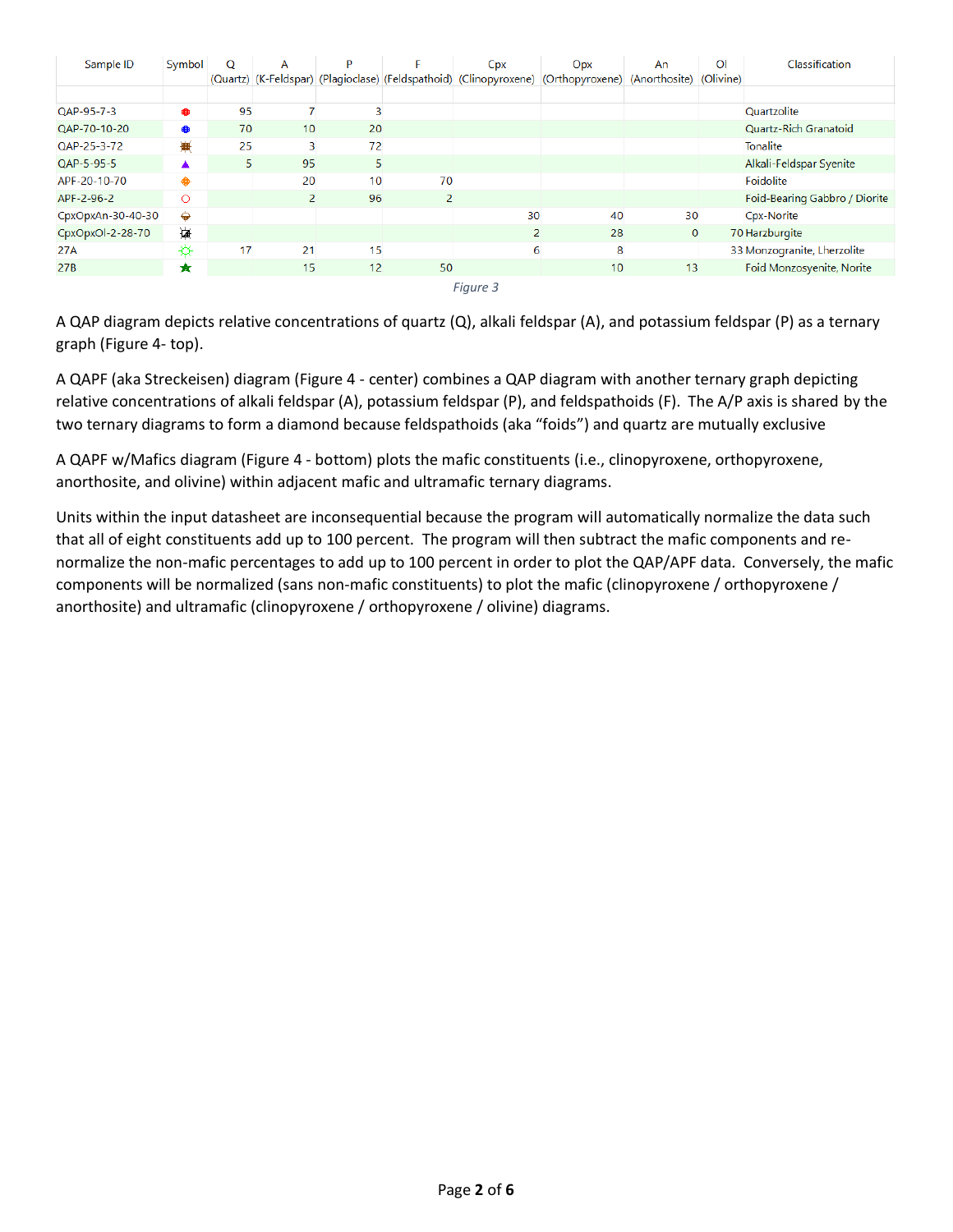

<span id="page-2-0"></span>*Figure 4*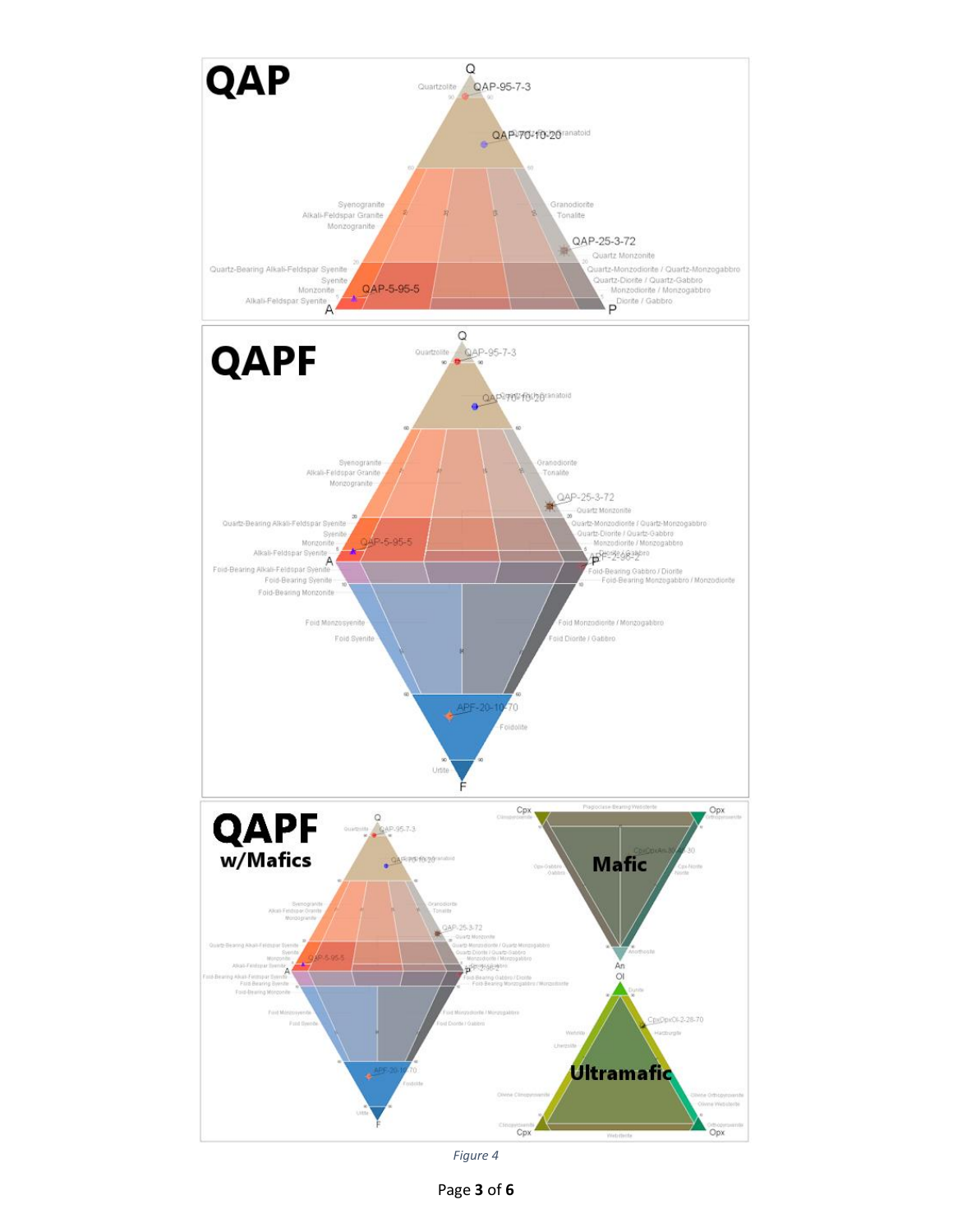Classifications within the QAP and QAPF diagrams may be switched between plutonic and volcanic terminology ().



A sample file titled "QAPF.RwDat" is now included within the RockWorks sample folder to serve as an example of how to get started with using this program.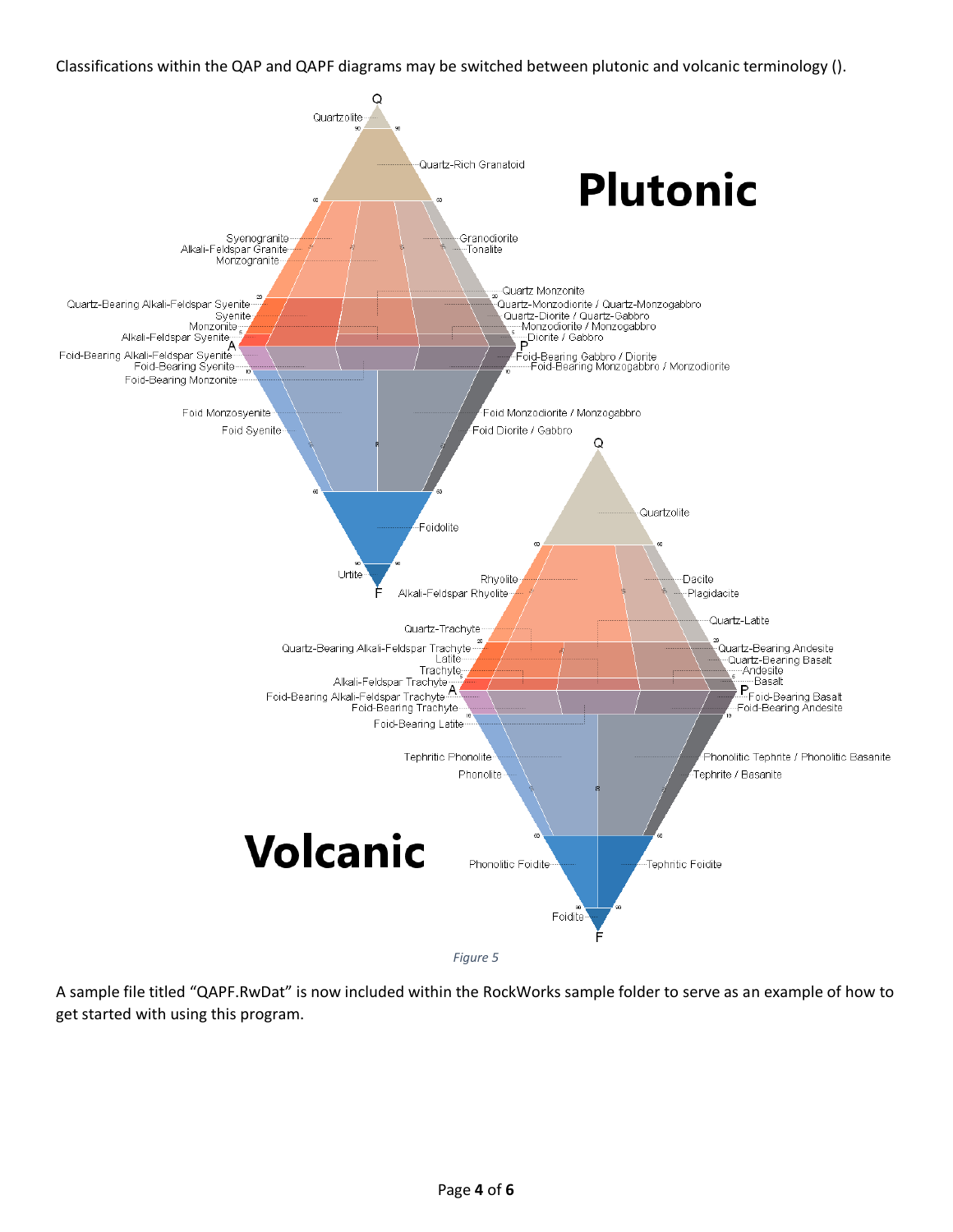The display options within the QAPF program menu [\(Figure 6](#page-4-0) & [Figure 7\)](#page-5-0) provide control over the polygon coloring and labeling, specimen symbols and leveling, and a symbol index legend.



<span id="page-4-0"></span>*Figure 6*